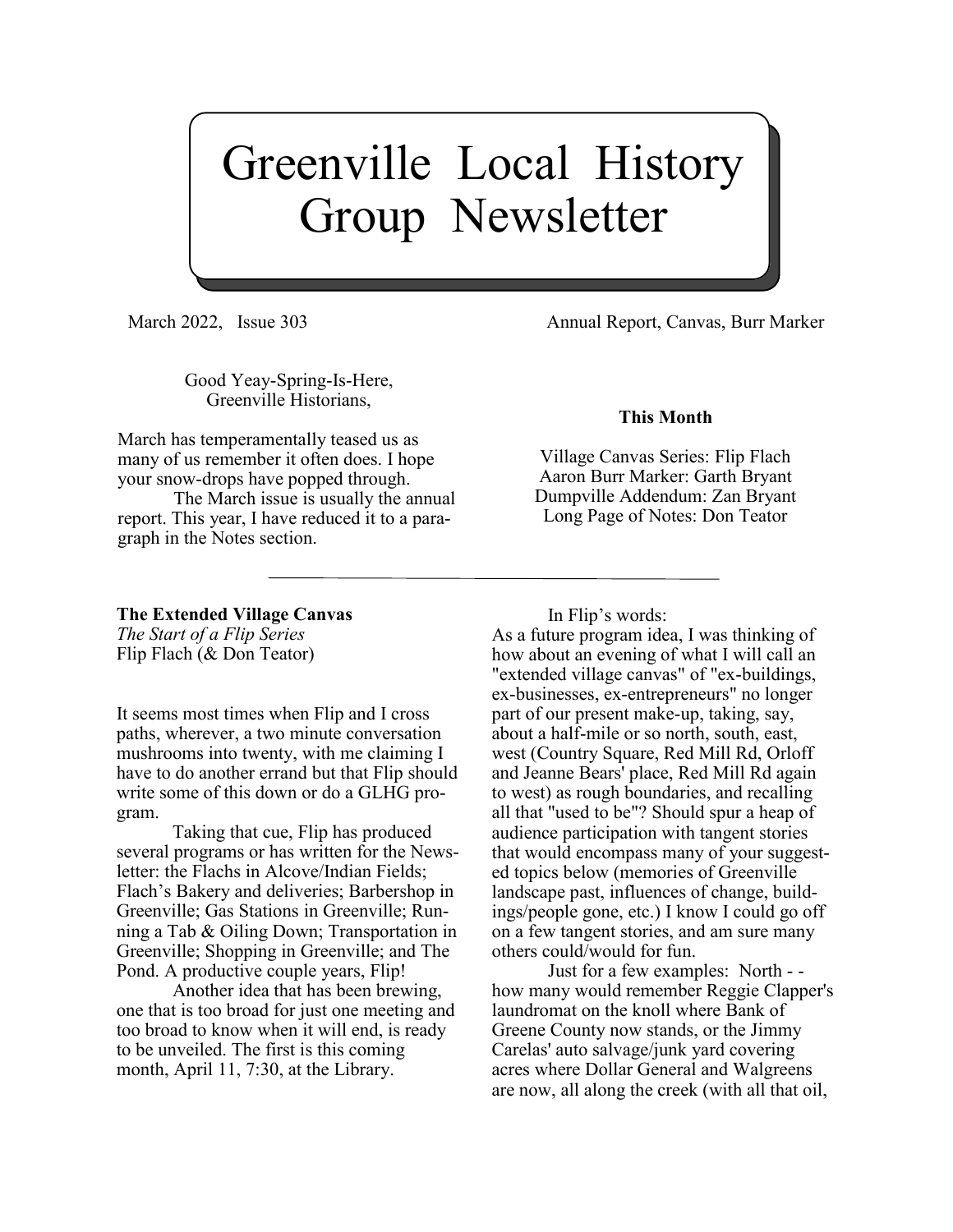fuel, debris, flowing with rest of the "good stuff" via creek through town), M&M Bakery start in building across from Country Estates Road, the Vanderbilt Farm with orchards and hay fields. South - - John's Pizza 40 years ago, of course the Drive-In, Hill-Top Acres Boarding House, Gene Morrison's Frozen Food Lockers. East - - Orlie Bears feed store in his basement and Jeanne as Town Clerk in her living room, Doc Bott's office in the little back room of his





Two of Flip's Stops On the Village Canvas 81 west **Top**: John I and his store, Norton Hill **Left**: The Cabin, in a quieter life, site of today's Bensen's

house. West - - Nelson Parks "Farm Store" about where Lou's Automotive is now, The Cabin watering hole, Crow Griffin's taxi with "Speed Denton" at the wheel. Then, of course, the immediate Main Town fixtures on Routes 32 and 81 (Rundell house moved for School Construction 30's), Wessel's Garage, Signs-of-the-times beautiful corner house to Bob's Mobil Station transition, Main Street Murphy Vaughn's IGA Market, Quackenbush's Pharmacy and Fountain, maybe Flachs' Bakery, Hugo's Riding Academy, Kay DeBus' Corner Restaurant with Juke Box and Soda Fountain; Our movie theater, Mary's then becoming Lou Spinnelli's Restaurant after many other uses, etc. etc. etc.

The memories / changes would go on and on for many, and I think would be an enjoyable evening-full gab-fest. For most of us, the actual personal recollections would be only from the 50's on, of course, but that still

covers, I would say, the bulk of change and updates. Hitting both sides of Road and Street with plot-by-plot structures/activities would fill quite a time frame.

I don't know that there would be much of a plan presentation, but more of a "go with it" area by area deal. If you think it has merit, let's give it a shot. If not, or if you want to tweak the idea to a more definite setting, that is fine. The key for my thought will be group participation.

I liked Flip's presentation of the idea so much that I give you his original wording. And I will try to help Flip with some photos from the collection. And all of you/us can help by sharing memories.

After some debate, Flip suggested, and I agreed, to start his canvas unveiling with Rt 81 west of Greenville, starting with the west end of Norton Hill and working his way back to the Four Corners.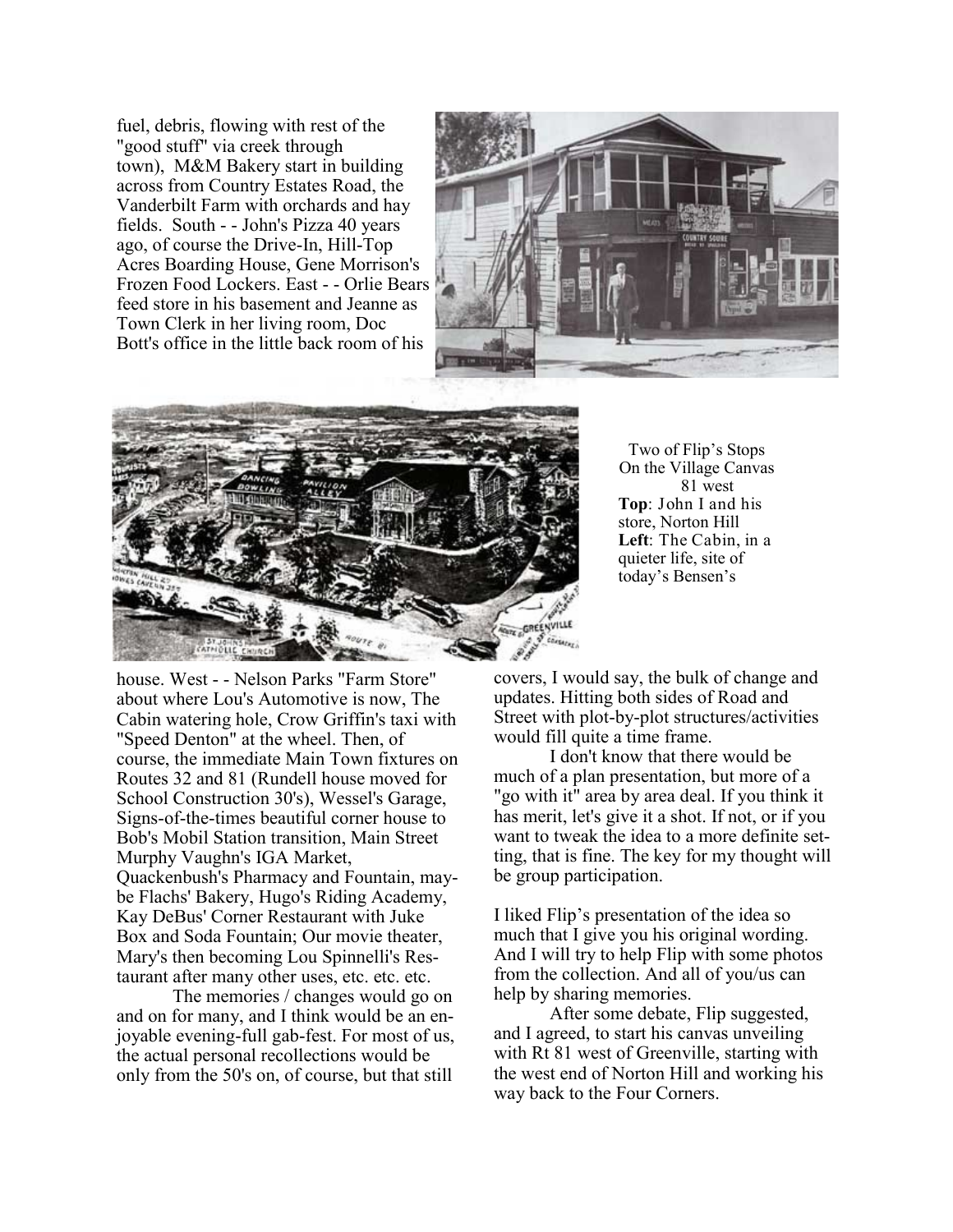#### **Greenville To Get New Historical Marker** Garth Bryant

The new marker will contain the following script:

### **Aaron Burr**

1798 - performed legal work for Major Augustine Prevost near this site in an office in home of David Calhoun



Aaron Burr—stock photo

Yes, that Aaron Burr. NY Attorney General and US Senator from New York. Vice President of the United States under Thomas Jefferson. Killer of Alexander Hamilton in a duel in Weehawken, NJ on July 11, 1804.

What was Aaron Burr doing in Greenville?

Now that is an interesting story and one that is little known in Greenville. Near the end of the Revolutionary War Burr started a very public and scandalous affair with Theodosia Prevost. Theodosia was the wife of Jacques Marcus Prevost.

Jacques was serving in the British Army in the Caribbean. Before Jacques could return home and deal with this affront he passed away. Had he made it home, perhaps US history would have been altered.

Regardless, Burr went on to marry the newly widowed Theodosia. This faraway series of events would have disastrous effects for Greenville's earliest settlers.

A large part of Greenville had been granted to General Augustine Prevost and his son Major Augustine Prevost by the King of England for their service in the French and Indian War. These two British officers were Jacques' brother and nephew.

The early settlers moved to Greenville in the early 1780's believing the Prevosts would lose their claim when America became an independent nation after the Revolution. The settlers had good reason to believe this.

New York had passed The New York Act of Attainder, or Confiscation Act. The Act states that all people who fought against America, supported the Crown, or took refuge with the occupying forces would forfeit their lands. Many New Yorkers loyal to the Crown lost their lands.

For this reason, settlers, many of them veterans who had fought for their country, came to Greenville. They came in two distinct groups. New Yorkers from Dutchess County settled mainly in the western half of Town while Connecticut residents from the Woodbury area settled mainly east of the Basic Creek.

At that point neither of the Prevosts had ever spent a single day on their NY grant. The settlers went about the back breaking work of clearing the land, building cabins and growing enough food to survive. None of them ever expected to see or deal with the Prevosts. They were wrong.

The father, General Prevost, returned to England after the Revolution and died in 1786. His son Major Prevost resigned his commission, stayed in America, and fought the uphill legal battle to try to keep title to his tens of thousands of acres of prewar land claims. As these claims were disallowed one by one, Major Prevost faced financial disaster.

At this point Aaron Burr decided to intervene for his wife's nephew. He used his political influence to get Prevost excluded from the Confiscation Act. In this way Prevost kept title to his last American property, the 7,960 acres in the future Town of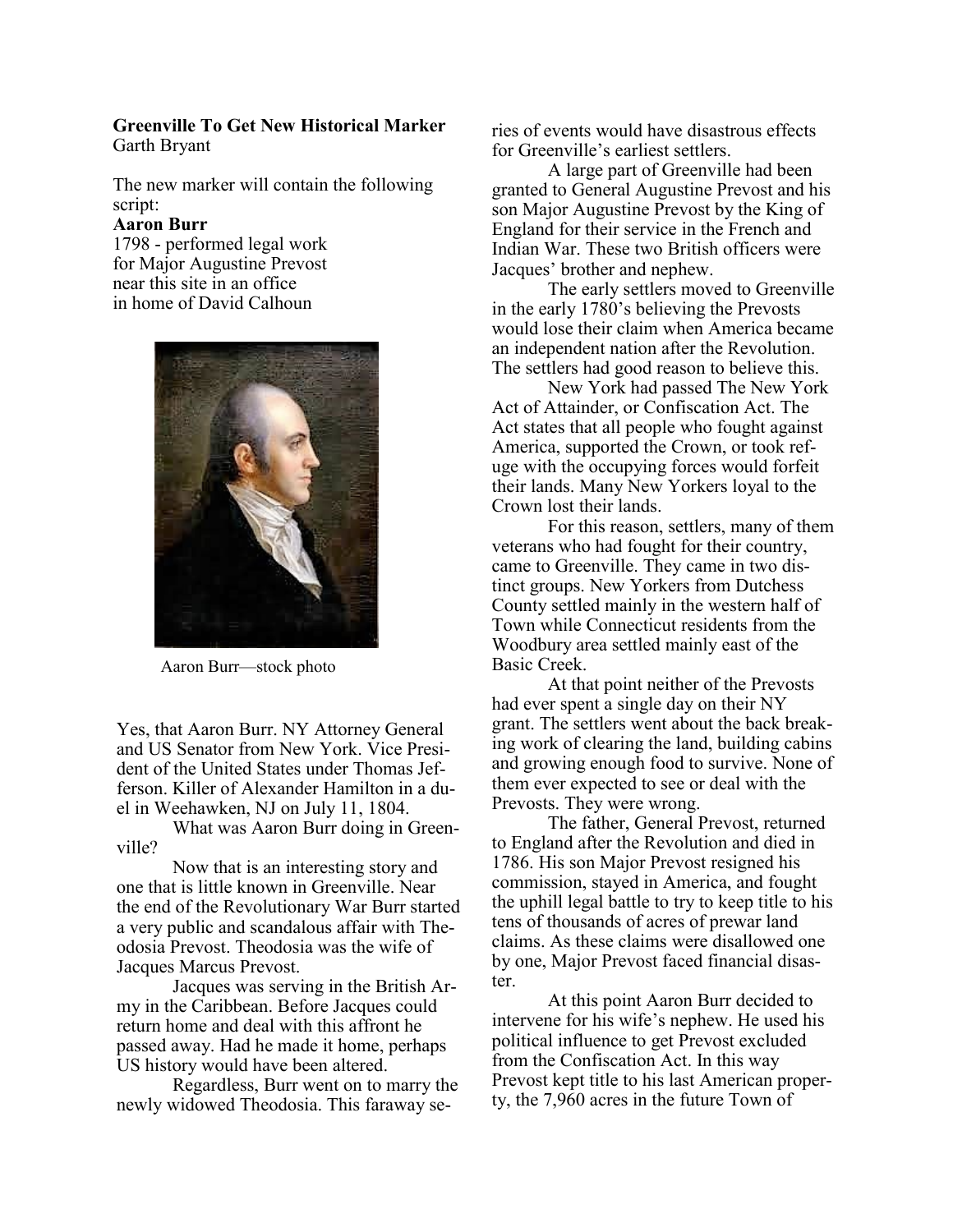Greenville. On July 22, 1786 the State of New York confirmed Prevost's claim.

For the early settlers, this intervention by Burr was a disaster. All these early settlers were now in legal limbo. They had already spent more than five years improving their farms and building their mills. They would spend the next six years waiting for the other shoe to drop.

Drop it would, for in 1792 Augustine Prevost arrived in Catskill and hired Fitch Lamphere to build his home Hush Hush in Greenville. In 1798, after all the settlers' legal challenges were disallowed, Burr opened an office in Greenville to assist Prevost with the unpleasant task of demanding either payment from or eviction of all the earliest settlers.

Few if any were able to keep their entire claim, some kept a portion, and others couldn't afford any and were forced to leave. These repossessed lands were sold to later arriving settlers by Prevost.

It is hard to overstate the one sidedness of these transactions. These simple farmers had to negotiate the best deal they could with Burr, a powerful politician who had just

come in fourth in a run for President of the United States.

This whole incident is a disturbing moment in New York and Greenville history. The treatment of these early patriots by the Government seems to be a case of NY politicians doing a favor for one of their own, Burr, at the expense of the citizens.

It is not surprising then that up till now this whole incident has been mostly missing from Greenville's history. Perhaps it was a story that everyone preferred to forget. But history should not be forgotten, but remembered and learned from.

So, we will install the Aaron Burr sign and we will remember that in the earliest days of Greenville one of the most famous people in American history used his political influence to disenfranchise our earliest forefathers and enrich his own family. Now that's a lesson that is timeless and well worth remembering.

For any who would like to read a more in-depth study of this story, it is included in The Lake Family in Greenville copies of which are available at the Vedder Library and with the Town Historian.



Prevost Manor, owned by Augustine Prevost for whom Aaron Burr did legal work for in 1797. Located on Rt 81, quarter mile east of Maple Ave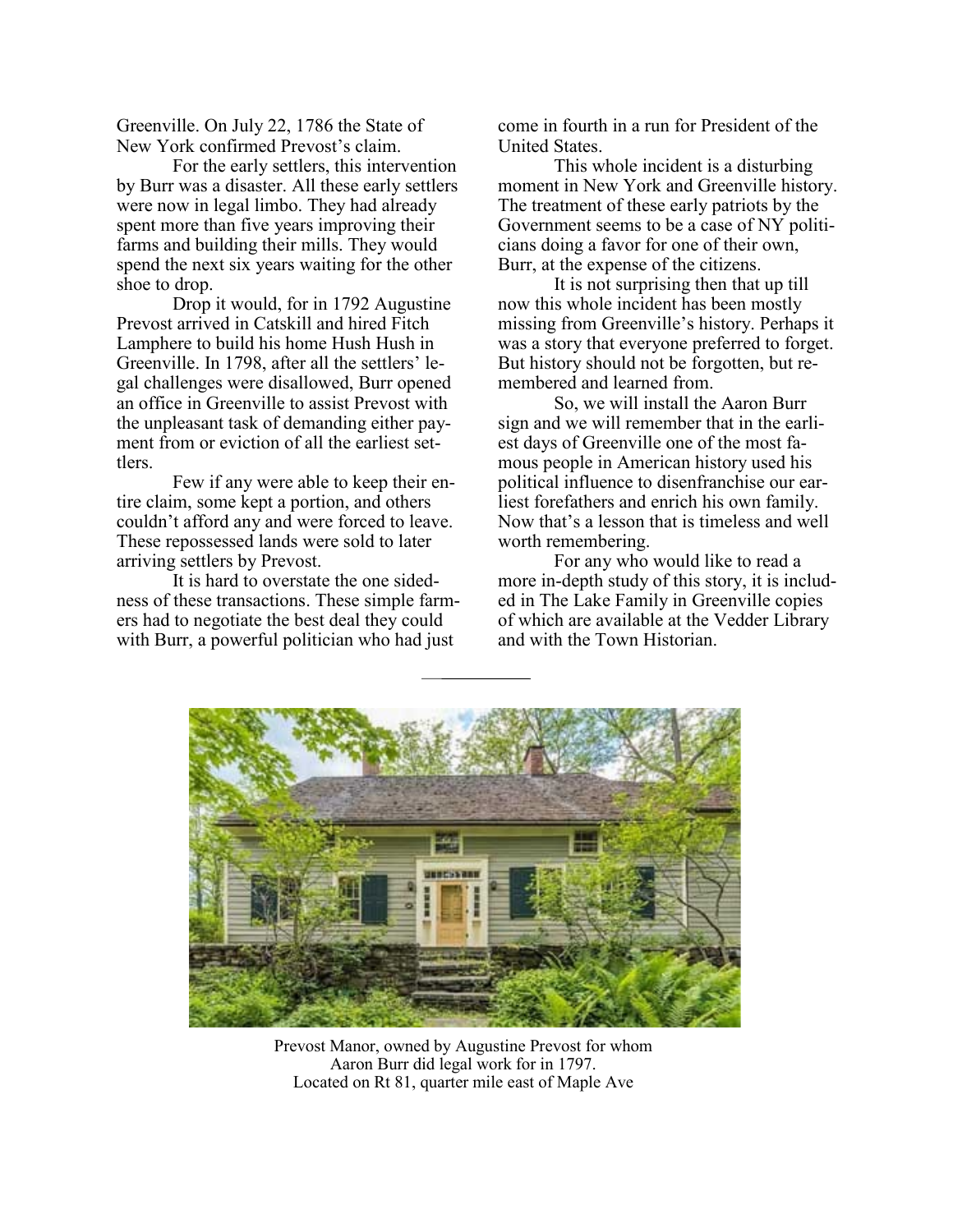#### **Another Angle to Dumpville** Zan Bryant

*[dt] (The following email came across my computer screen a couple months ago in reaction to the Dumpville article - [www.dteator.com/glhg](http://www.dteator.com/glhg) -* then click *#293. It is too good to not share. Thank you, Zan.)*

There was a time when Greene County was trying to locate a dump in the county. Greenville was at the top of the list for a location. It was being pushed by Nils Backlund who was a county legislator representing New Baltimore.

At the same time, he was running against John Faso to be the Republican candidate for the New York Assembly. We had several customers who were upset with this proposal. Mrs. Weeks from King Hill Road was one such person.

I attended a hearing in Catskill on the subject and there was no question

the County had Greenville in mind. We were pretty much held out of the conversations. It just so happened Bryant's had hired a company from Delmar to do an environmental study for us at the store location. I drove down



to the proposed dump site on the Gayhead-Earlton Road. You could hear the water running under the surface of the fields. I hired the environmental group that was working for our company to evaluate the site.

They quickly generated a report which I gave to the Town. It was a tool they needed to stop the dump.

As a sidebar, I took John Faso door to door in Greenville and his campaign against Mr. Backlund. I was pleased John won the primary and ultimately the assembly seat.

—- continued from last page: menagerie of notes —-

#### **Annual Report**

I know I promised an annual report. Allow me to weasel out (my apologies to the weasel family) by saying you received my annual report last month, attached, the one I sent to the Town Board, County Historian, and NYS Historian.

The only thing I really want to add: I so much appreciate the efforts of the writers of the articles for the newsletter. They have made for a worthy alternative for the newsletter and I am so pleased to see such talent.

#### **Eleanor Goff Ingalls Diary**

A while back, Walter Ingalls donated a boxful of goodies, mostly material related to his mother Eleanor Goff Ingalls. The contents included:

- Eleanor Ingalls Diary: 1909, 1910-20, 1924-26, 1934-50
- Composition Book: 1910
- Correspondence with Edna: 1940-1941
- Several photos: children of Eleanor: Edna, Claribel, Walter; Claribel's husband Len; Walter's children

Harriett Rasmussen had started transcribing and summarizing the early years of the diary, making for good family history reading. Issues 122, 124, 125, 127, 129, 136, 138, and 151 make us wish Harriett had done them all. (Issue numbers are from my website: dteator.com and click on newsletters)